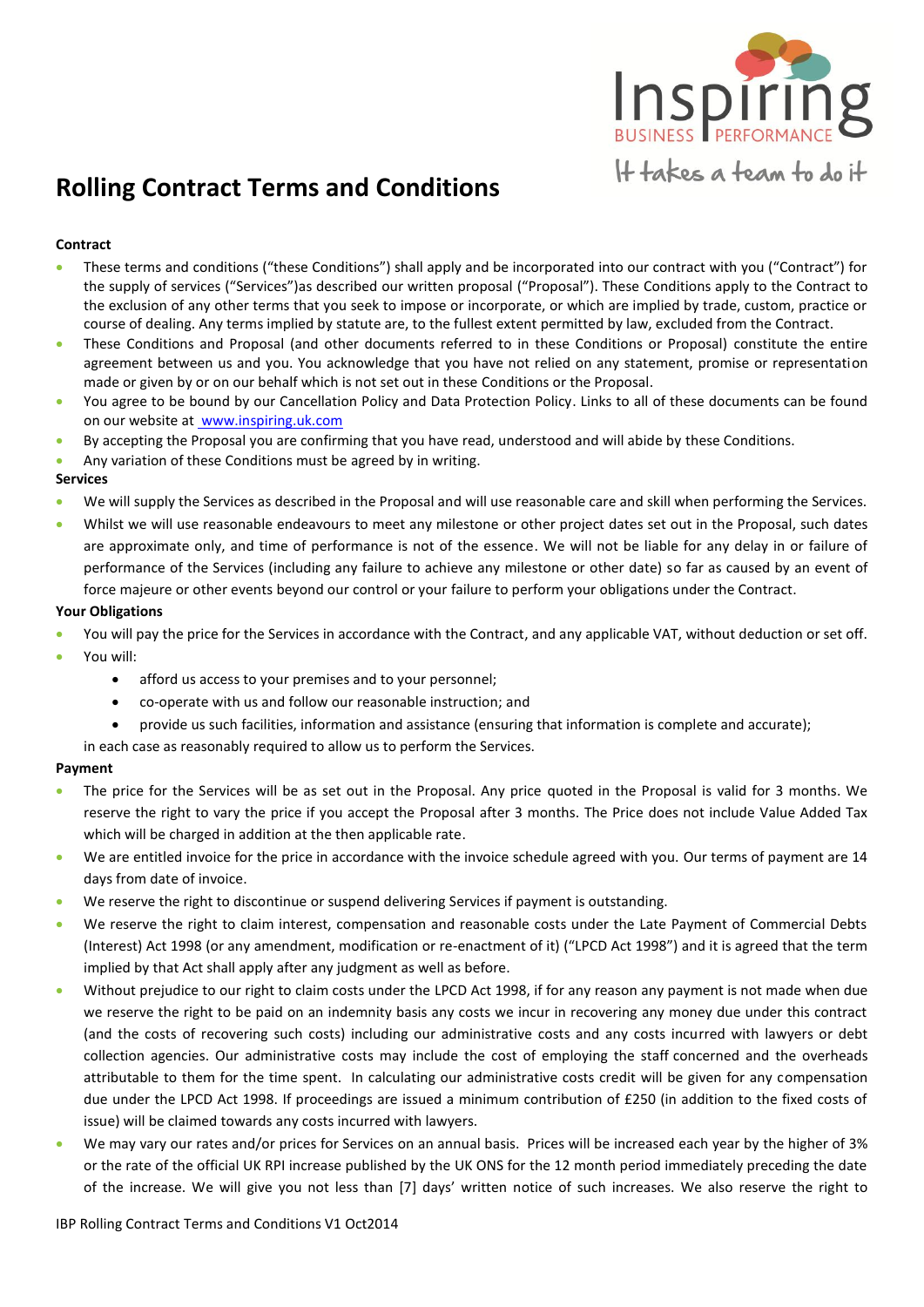increase prices to reflect an increase of more than 10% in the number of participants, such increase being a pro rata increase based on original contracted participants.

# **Liability**

- We shall not liable to you whether in contract, tort (including negligence), breach of statutory duty, or otherwise for:
	- loss of data or use;
	- any form of indirect, consequential or special loss; or
	- any loss of or failure to realise expected profit, revenue or savings or any other form of pure economic loss, whether any such loss is direct or indirect;
	- for any loss arising from force majeure events or other events or circumstances beyond our control

and, in each case, however arising.

 Our total liability to you in respect of all other losses or liabilities arising under or in connection with the Services in any calendar year, whether in contract, tort (including negligence), breach of statutory duty, or otherwise, shall in no circumstances exceed a sum equal to the price you pay to us for the Services in that calendar year.

## **Confidentiality**

- Each party shall keep confidential all confidential information of the other party and will only use the other's confidential information as required to perform the Contract. The provisions of this clause will not apply to:
	- any information which was in the public domain at the date of the Contract;
	- any information which comes into the public domain subsequently other than as a consequence of any breach of the Contract or any related agreement;
	- is independently developed by the other party without using information supplied by the first party; or
	- any disclosure required by law or a regulatory authority or otherwise by the provisions of the Contract.

#### **IPR**

- The intellectual property rights (including copyright) in any Materials shall be the absolute property of Inspiring Business Performance Ltd.
- "Materials" shall mean all documents, materials, data, deliverables and works which are owned us at the date of the Contract or which are subsequently created by us independently of the Contract, or which are subsequently created by us as a result of performing the Services.
- To the extent that the Supplier Materials are used or incorporated into the Services or any part of the deliverables we provide as part of the Services, then we shall grant to you a royalty-free, worldwide licence, revocable only for breach by you of the terms of the Contract, to use the Supplier Materials solely to the extent necessary to use the results of the Services.

## **Termination**

- The Contract shall commence on date of your acceptance of the Proposal and shall continue for an initial period of 24 months ("Initial Term" at which point it will be renewed automatically for successive periods of 12 months (each 12 month period being a "Renewal Period".
- Either party may terminate the Contract by giving the other party not less than 12 months' written notice to expire at the end of the Initial Period or the end of any Renewal Period.
- You may terminate the Contract prior to the expiry of the Initial Period or any Renewal Period by giving us not less than 6 months' notice provided you pay to us the fees we would have earned and we would have become entitled to if the Contract had not been terminated prior to end of the Initial Period and/or Renewal Period.
- Either party may terminate the Contract if the other party commits a material breach, or series of breaches resulting in a material breach, of the Contract and such breach is not remediable or is not remedied within 30] days of written notice requiring that party to do so.
- On termination:
	- the Customer will immediately pay all invoices then outstanding;
	- we will invoice you for all Services provided but not yet invoiced and any cancellation fees due and you will pay such invoices immediately;
- IBP Rolling Contract Terms and Conditions V1 Oct2014 each party will within 10 Business Days return any materials of the other then in its possession or control